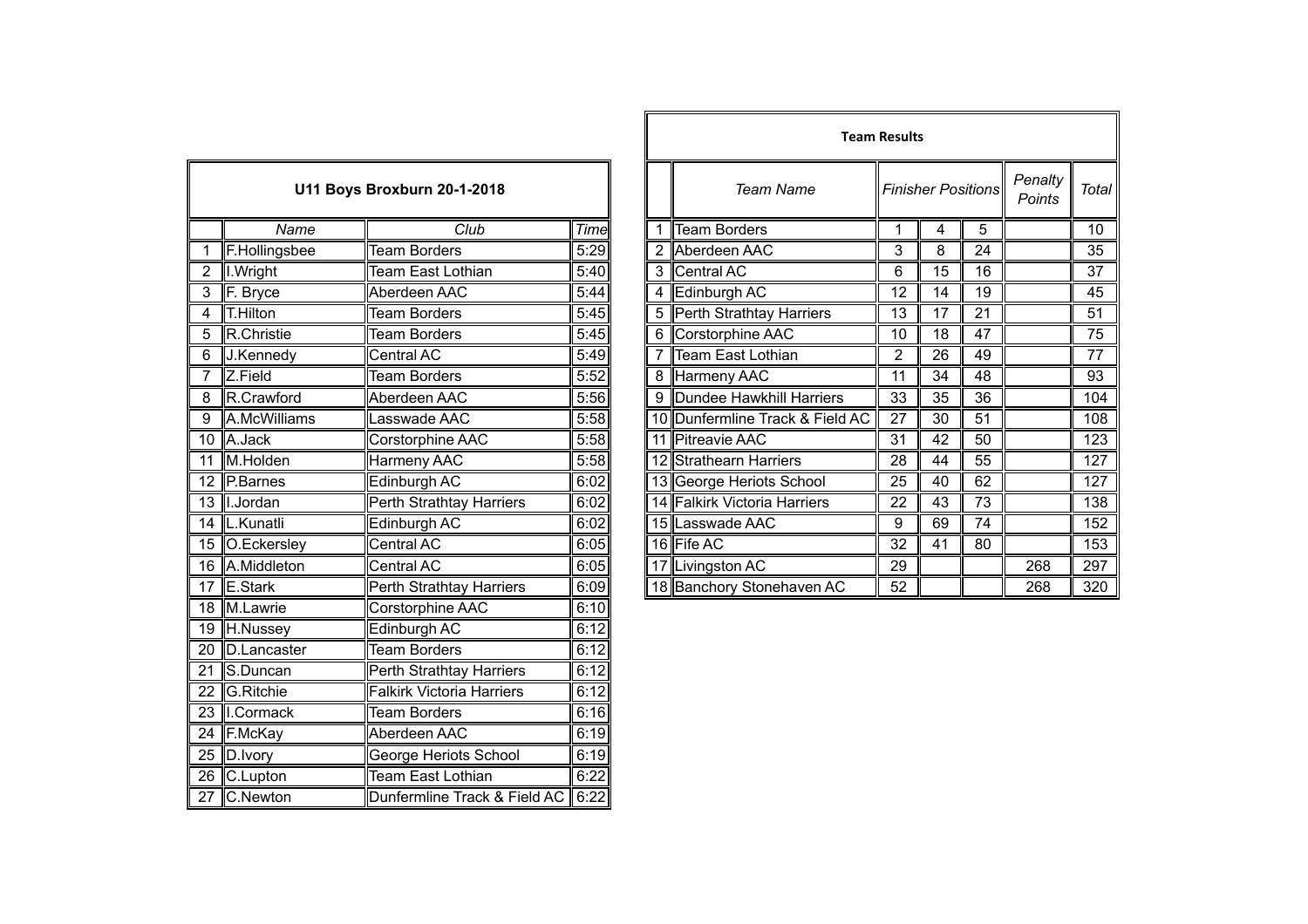| $\overline{28}$ | <b>T.Spurway</b>           | <b>Strathearn Harriers</b>       | 6:22 |
|-----------------|----------------------------|----------------------------------|------|
| 29              | J.Collins                  | <b>Livingston AC</b>             | 6:22 |
| 30              | M.Simmons                  | Dunfermline Track & Field AC     | 6:25 |
| 31              | S.Wilson                   | Pitreavie AAC                    | 6:25 |
| $\overline{32}$ | M.Pennachio-Torres Fife AC |                                  | 6:25 |
| 33              | F.Lawson                   | Dundee Hawkhill Harriers         | 6:25 |
| 34              | L.Horsefield               | Harmeny AAC                      | 6:25 |
| 35              | N.Langslow                 | Dundee Hawkhill Harriers         | 6:25 |
| 36              | J.Lawson                   | Dundee Hawkhill Harriers         | 6:30 |
| $\overline{37}$ | K.Keen                     | <b>Team Borders</b>              | 6:30 |
| 38              | C.Carlyle                  | <b>Team Borders</b>              | 6:30 |
| 39              | A. Dunlop                  | Central AC                       | 6:30 |
| 40              | T.Milne                    | <b>George Heriots School</b>     | 6:30 |
| 41              | S.Jaffray                  | <b>Fife AC</b>                   | 6:30 |
| $\overline{42}$ | J.Gordon                   | <b>Pitreavie AAC</b>             | 6:32 |
| $\overline{43}$ | A.Kennedy                  | <b>Falkirk Victoria Harriers</b> | 6:34 |
| $\overline{44}$ | T.Tares                    | <b>Strathearn Harriers</b>       | 6:34 |
| 45              | J.Duncan                   | Edinburgh AC                     | 6:37 |
| 46              | H.Wilson                   | Edinburgh AC                     | 6:37 |
| 47              | C.Rose                     | Corstorphine AAC                 | 6:39 |
| 48              | D.Alexander                | <b>Harmeny AAC</b>               | 6:41 |
| 49              | F.Lupton                   | <b>Team East Lothian</b>         | 6:41 |
| $\overline{50}$ | A.Greig                    | <b>Pitreavie AAC</b>             | 6:41 |
| $\overline{51}$ | O.Simmons                  | Dunfermline Track & Field AC     | 6:41 |
| 52              | L.McLeod                   | <b>Banchory Stonehaven AC</b>    | 6:45 |
| 53              | G.Lidstone                 | Perth Strathtay Harriers         | 6:45 |
| 54              | <b>T.Grant</b>             | <b>Dundee Hawkhill Harriers</b>  | 6:45 |
| 55              | K.McKeggie                 | <b>Strathearn Harriers</b>       | 6:45 |
| 56              | R.Antrobus                 | <b>Team Borders</b>              | 6:45 |
| 57              | M.Aplin                    | <b>Team Borders</b>              | 6:49 |
| 58              | C.Hall                     | <b>Pitreavie AAC</b>             | 6:52 |
| 59              | A.Newey                    | Dundee Hawkhill Harriers         | 6:52 |
| 60              | <b>B.Eyton-Jones</b>       | Corstorphine AAC                 | 6:56 |